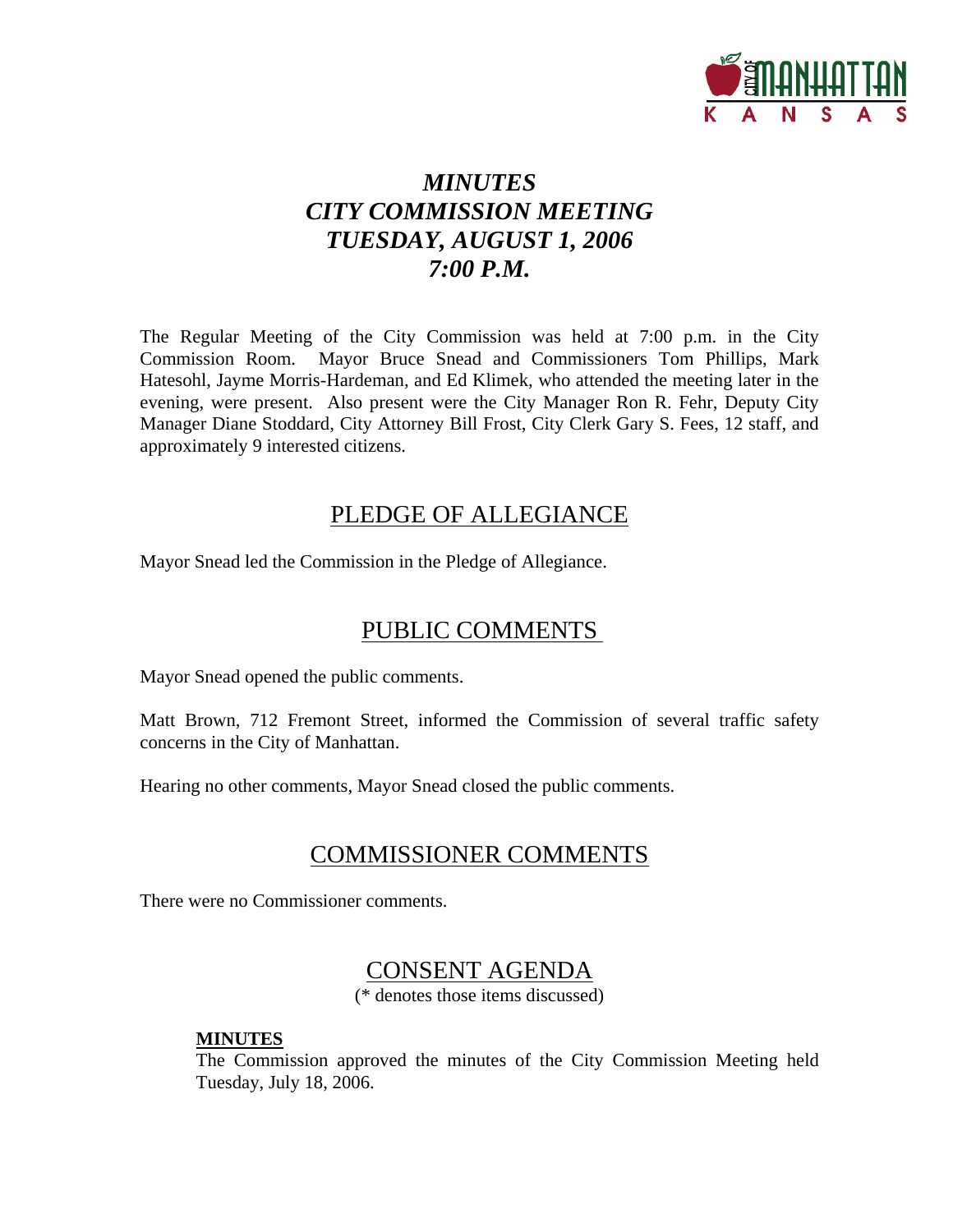**Minutes** City Commission Meeting August 1, 2006 Page 2

### CONSENT AGENDA *(CONTINUED)*

#### **CLAIMS REGISTER NO. 2565**

The Commission approved Claims Register No. 2565 authorizing and approving the payment of claims from July 12, 2006, to July 25, 2006, in the amount of \$4,192,275.96.

#### **LICENSE – CEREAL MALT BEVERAGE**

The Commission approved applications for 2006 Cereal Malt Beverage License for Wildcat BP, 1701 Anderson Avenue, Leo's Hillside Café, 2307 Stagg Hill Road, and Grizzlys, 3003 Anderson Avenue, Suite 9-15.

#### **FINAL PLAT – KAPPA KAPPA GAMMA ADDITION**

The Commission accepted the easements and rights-of-way, as shown on the Final Plat of Kappa Kappa Gamma Addition, generally located north of Fairchild Avenue and west of Fairchild Terrace, based on conformance with the Manhattan Urban Area Subdivision Regulations.

#### **FINAL PLAT – MILLER RANCH TOWNHOMES, UNIT 4**

The Commission accepted the easements and rights-of-way, as shown on the Final Plat of The Townhomes at Miller Ranch, Unit Four, a Residential Planned Unit Development, generally located north of the intersection of Miller Parkway and Brianna Court, based on conformance with the Manhattan Urban Area Subdivision Regulations.

#### **ORDINANCE NO. 6557 – RELOCATE BUS LOADING ZONE – MARLATT ELEMENTARY SCHOOL**

The Commission approved Ordinance No. 6557 relocating the bus loading zone from Hobbs Drive to Browning Avenue and relocating the 30 minute loading zone from Browning Avenue to Hobbs Drive near Marlatt Elementary School.

#### **ORDINANCE NO. 6558 – REMOVE BUS LOADING ZONE – ALLEN ROAD**

The Commission approved Ordinance No. 6558, repealing Ordinance No. 4756 and directing the removal of the Bus Loading Zone along Allen Road.

#### **ORDINANCE NO. 6559 – INCREASE – WATER METER TAP FEES**

The Commission approved Ordinance No. 6559 amending Section 32-46 of the Code of Ordinances by increasing the tap fee for new water meter installations.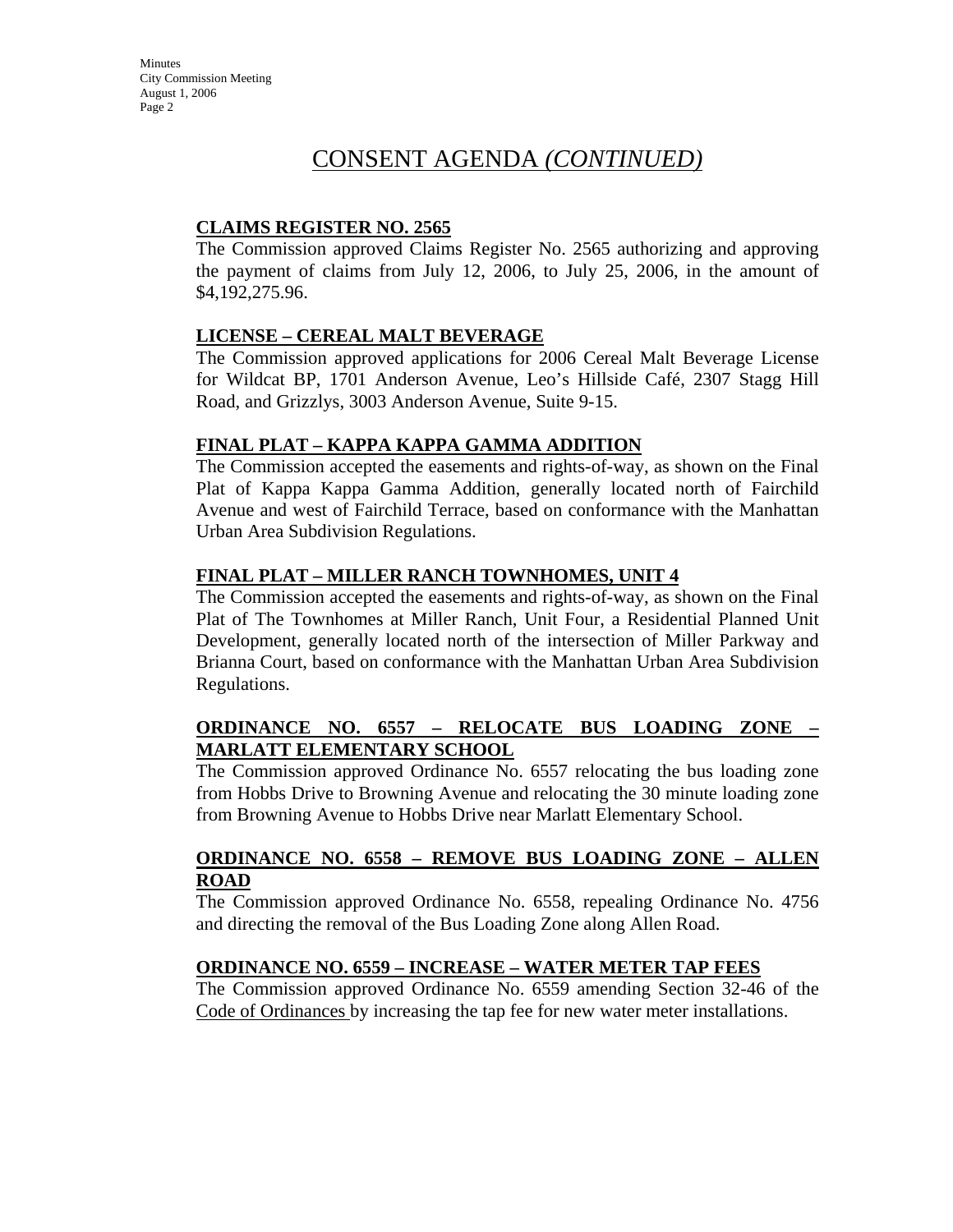#### **PUBLIC HEARING – VACATE UTILITY EASEMENT – BROOKFIELD ADDITION, UNIT 6**

Mayor Snead opened the public hearing.

Hearing no comments, Mayor Snead closed the public hearing.

#### **FIRST READING – VACATE UTILITY EASEMENT – BROOKFIELD ADDITION, UNIT 6 (VA0605)**

The Commission approved first reading of an ordinance vacating portions of four (4), ten (10) foot utility easements on Lots 262-A, 261-B, 256-A, and 255-B in Brookfield Addition, Unit 6, an addition to the City of Manhattan, Riley County, Kansas.

#### **\* AWARD CONTRACT – WILDLIFE PERIMETER FENCE**

Peter VanKuren, Airport Director, answered questions from the Commission.

The Commission awarded a contract to Manhattan Trenching, Inc., of Manhattan, Kansas, in the amount of \$149,466.10 to construct the Wildlife Perimeter Fence.

#### **TASK ORDER #9 – AMEND PROFESSIONAL SERVICES AGREEMENT**

The Commission authorized the Mayor and City Clerk to amend the City's Master Agreement contract for Professional Services with HNTB Corporation, of Overland Park, Kansas, in Task Order #9 in the amount of \$18,360.00 for the Wildlife Perimeter Fence Project.

#### **FAA GRANT – WILDLIFE PERIMETER FENCE PROJECT**

The Commission accepted the FAA grant offer for AIP No. 3-20-0052-28 in the amount of \$183,330.00 to pay for the Wildlife Perimeter Fence Project at the Manhattan Regional Airport.

#### **AWARD CONTRACT – BROOKFIELD ADDITION, UNIT 8 – IMPROVEMENTS (ST0610, WA0607, SS0604)**

The Commission accepted the Engineer's Estimate in the amount of \$991,120.90 and awarded a construction contract in the amount of \$932,891.55 to Meadows Construction Co., Inc., of Tonganoxie, Kansas, for the Brookfield Addition, Unit 8, Improvements.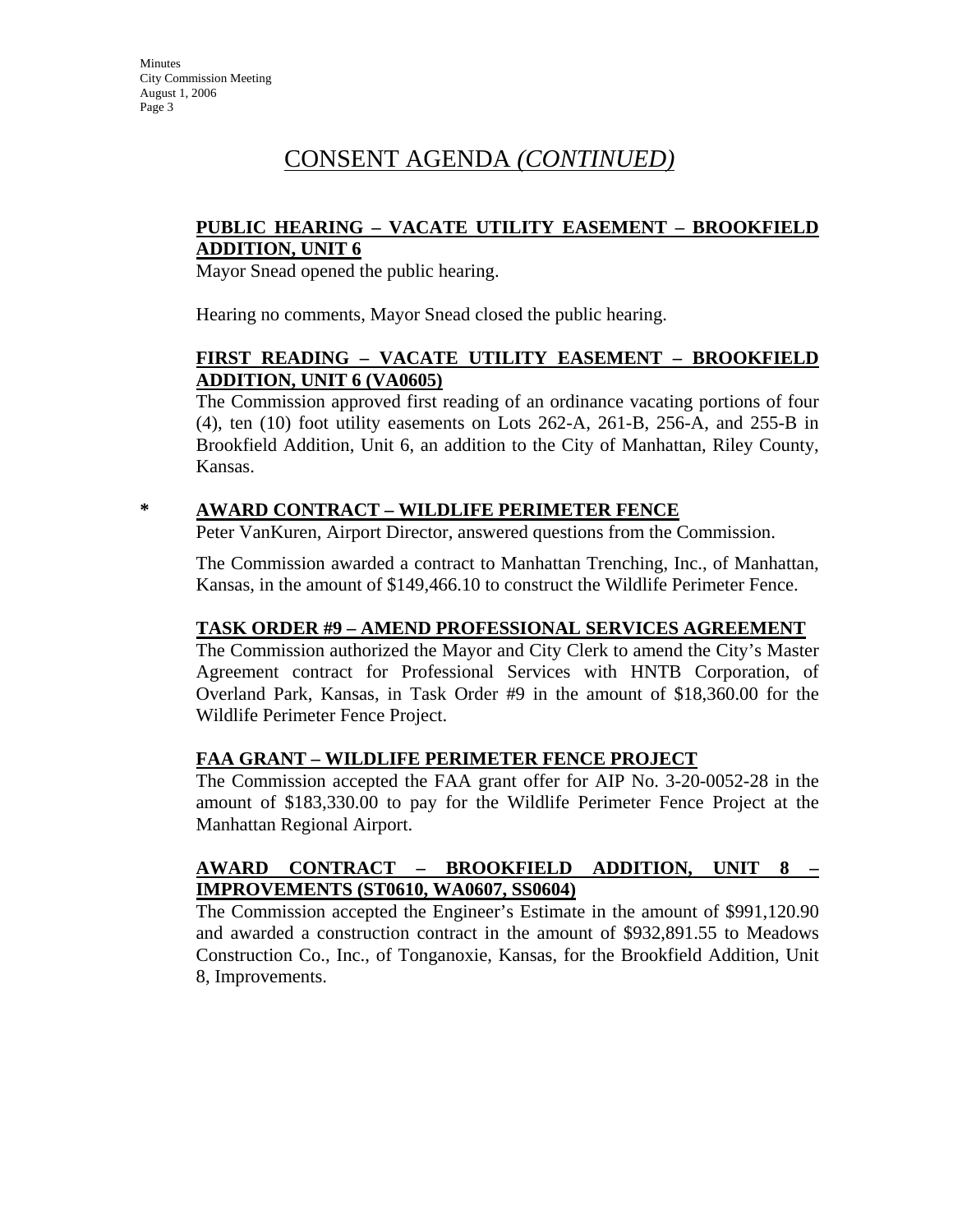#### **AWARD CONTRACT – CLAFLIN ROAD SIDEWALK IMPROVEMENTS (SW0601)**

The Commission accepted the Engineer's Estimate in the amount of \$49,874.00 and awarded a construction contract in the amount of \$39,811.00 to Pavers, Inc., of Salina, Kansas, for the Claflin Road Sidewalk Improvements (SW0601).

#### **AWARD CONTRACT – WOODLAND HILLS, UNIT 5, PHASE 2, AND UNIT 6, PHASE 1 – STREET IMPROVEMENTS (ST0610)**

The Commission accepted the Engineer's Estimate in the amount of \$290,000.00; and awarded a construction contract in the amount of \$279,529.50 to Larson Construction, Inc., of Manhattan, Kansas, for the Woodland Hills, Unit 5, Phase 2, and Unit 6, Phase 1, Street Improvements (ST0610).

#### **CHANGE ORDER NO. 1-FINAL – PLATT ADDITION – STREET AND STORM DRAINAGE IMPROVEMENTS (ST0517)**

The Commission approved Change Order No. 1-Final for 2006 Street and Storm Drainage Improvements for the Platt Addition resulting in a net decrease in the amount of \$7,834.00 (-7.8 %) to the contract with Larson Construction, of Manhattan, Kansas.

#### **CHANGE ORDER NO. 1-FINAL – HACKBERRY ADDITION, UNIT 2 – STREET AND STORM DRAINAGE IMPROVEMENTS (ST0517)**

The Commission approved Change Order No. 1-Final for 2005 Street and Storm Drainage Improvements (ST0517) for Hackberry Addition, Unit 2, resulting in a net decrease in the amount of \$659.00 (-0.8 %) to the contract with Larson Construction, of Manhattan, Kansas.

### **CHANGE ORDER NO. 1-FINAL – GRAND MERE VANESTA, UNIT ONE – WATER IMPROVEMENTS (WA0513)**

The Commission approved Change Order No. 1-Final for 2006 Water Improvements for Grand Mere Vanesta, Unit One, resulting in a net increase on water project in the amount of  $$7,543.72$  (+16.4%) to the contract with Nowak Construction Co., Inc., of Goddard, Kansas.

#### **CHANGE ORDER NO. 1-FINAL – GRAND MERE VANESTA, UNIT ONE – SANITARY SEWER IMPROVEMENTS (SS0513)**

The Commission approved Change Order No. 1-Final for 2006 Sanitary Sewer Improvements for Grand Mere Vanesta, Unit One, resulting in a net decrease on sanitary sewer project in the amount of \$7,274.00 (-2.2%) to the contract with Nowak Construction Co., Inc., of Goddard, Kansas.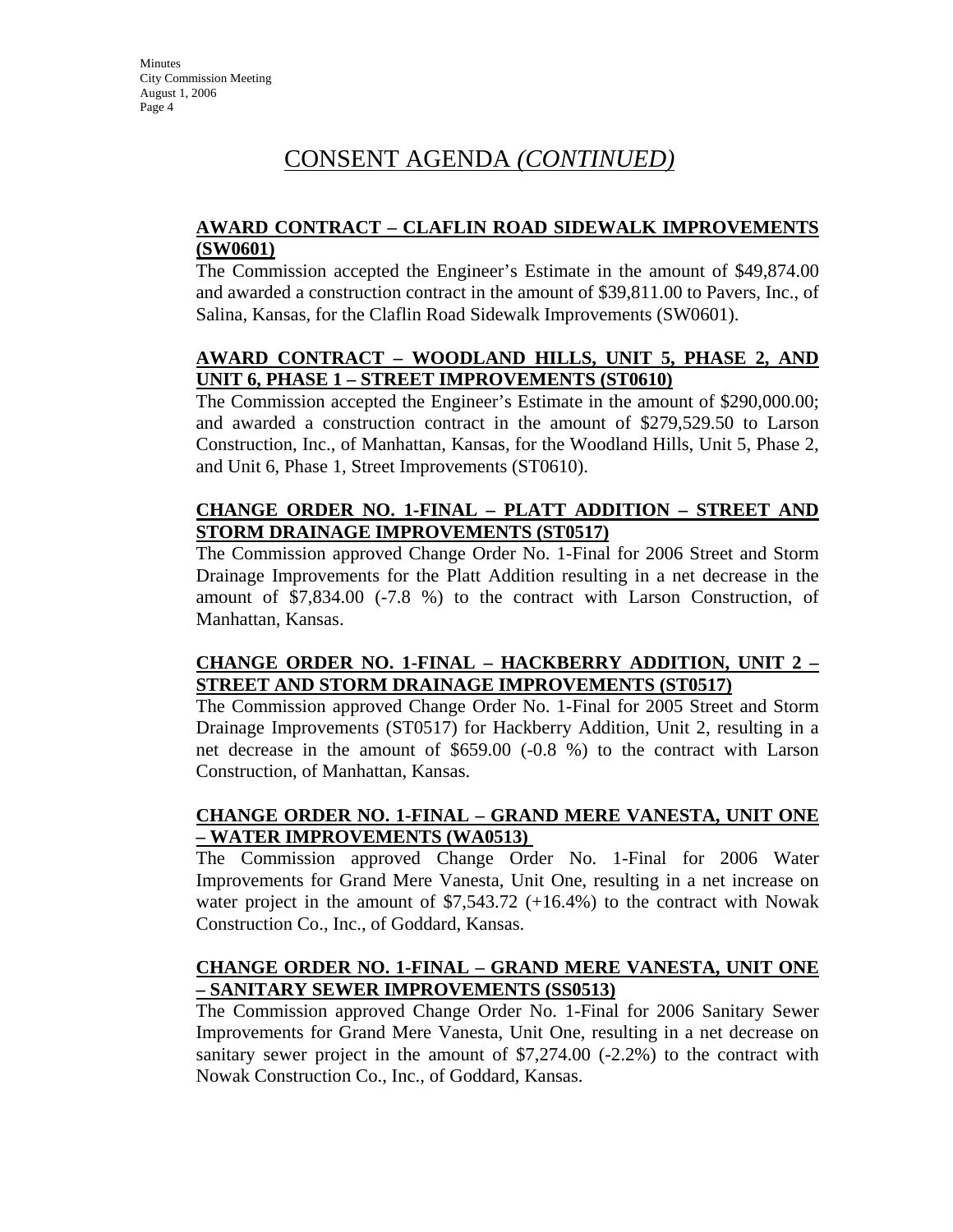#### **CHANGE ORDER NO. 1-FINAL – 2006 STREET MAINTENANCE, PHASE 2, ASPHALT OVERLAY (ST0607)**

The Commission approved Change Order No. 1-Final for 2006 Street Maintenance, Phase 2, Asphalt Overlay resulting in a net decrease in the amount of \$28,240.80 (-5.81%) to the contract with Schilling Construction Company, Inc., of Manhattan, Kansas.

#### **CHANGE ORDER NO. 1-FINAL – 2005 STREET PANEL REPLACEMENT (ST0524)**

The Commission approved Change Order No. 1-Final for 2005 Street Panel Replacement resulting in a net increase in the amount of \$23,025.70 (+12.62%) to the contract with Bryant & Bryant Construction, of Halstead, Kansas.

#### **LEASE – ENTERPRISE LEASING COMPANY**

The Commission authorized the Mayor and City Clerk to execute the Airport Lease Agreement with Enterprise Leasing Company-Southwest, d/b/a Enterprise Rent-A-Car.

#### **CONTRACT – PROFESSIONAL SERVICES – MULTIPLE PROPERTY SUBMISSION**

The Commission selected Sally Schwenk Associates, of Kansas City, Missouri, as the consultant for the Multiple Property Submission Project and authorized the Mayor and City Clerk to enter into a contract for professional services as per the requirements of the 2006 Survey and Planning Grant Multiple Property Submission Project.

#### **BOARD APPOINTMENTS**

The Commission approved appointments by Mayor Snead to various boards and committees of the City.

#### **BOARD APPOINTMENTS** *(CONTINUED)*

#### *City/University Special Projects Fund Committee*

Re-appointment of Jeff Chapman, 3430 Woodduck Way, to a two-year Citizen term. Mr. Chapmans's term begins immediately, and will expire on June 30, 2008.

#### *Riley County Solid Waste Management Committee*

Recommendation of Betty Book, 760 Midland Avenue, to the Riley County Commission to fill the unexpired term of Taylor Miller.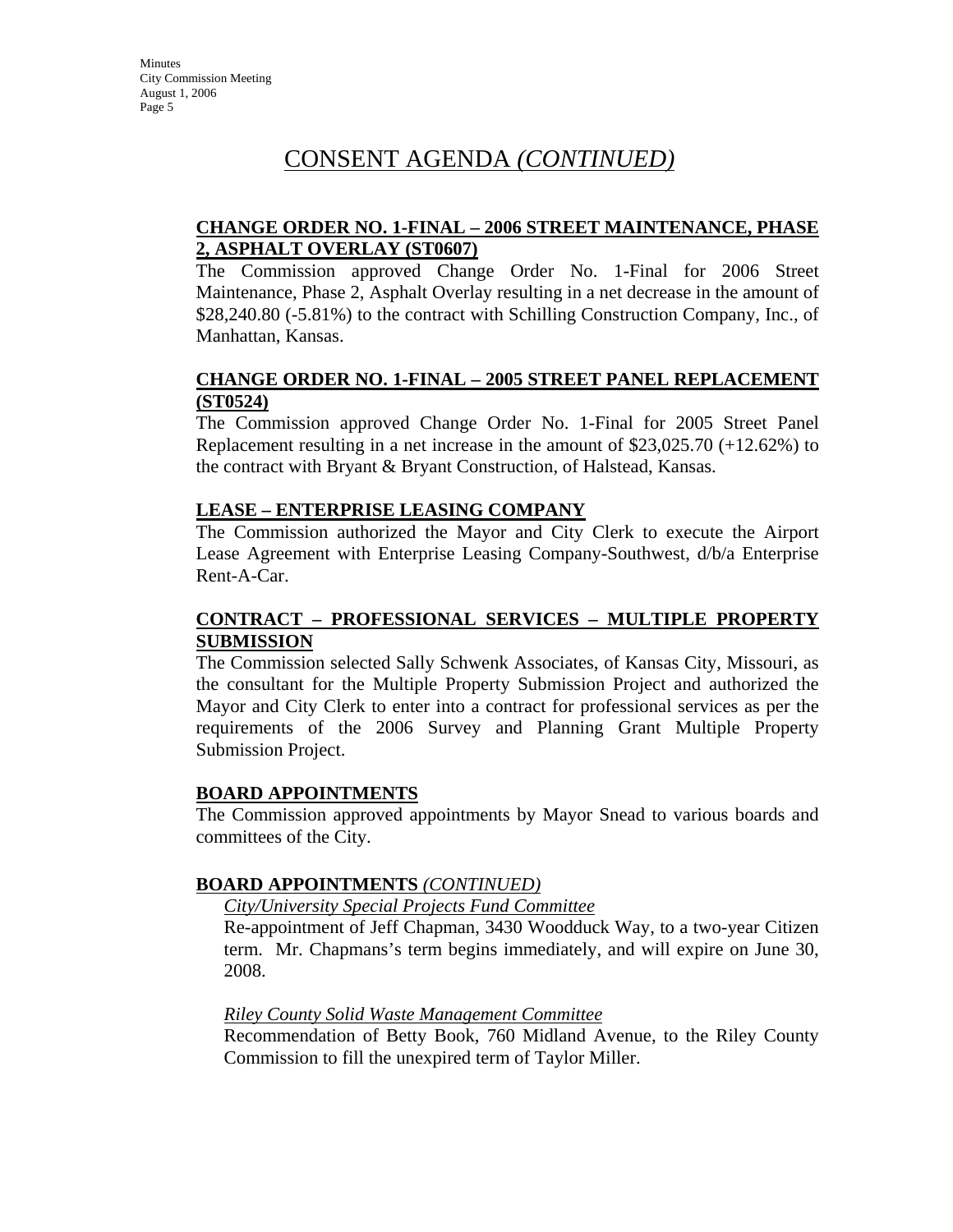After discussion, Commissioner Phillips moved to approve the consent agenda. Commissioner Hatesohl seconded the motion. On a roll call vote, motion carried 4-0.

# GENERAL AGENDA

#### **FIRST READING - REZONING - DAISY MEADOW ADDITION**

Steve Zielke, Senior Planner, presented the item and answered questions from the Commission.

Russel Weisbender, Weisbender Contracting, Applicant and Developer, provided additional information on the item and answered questions from the Commission.

After discussion, Commissioner Phillips moved to approve first reading of an ordinance rezoning Daisy Meadow Addition, generally located on the northeast corner of Hudson Avenue and Dickens Avenue, from R, Single-Family Residential District, to R-1, Single-Family Residential District, based on the findings in the Staff Report. *(See Attachment No. 1)*. Commissioner Hatesohl seconded the motion. On a roll call vote, motion carried 4-0.

#### **"CLASSIFICATION AND COMPENSATION STUDY"**

Cathy Harmes, Director of Human Resources, introduced the item.

Victoria McGrath, McGrath Consulting Group, Inc., presented the Classification and Compensation Study and answered questions from the Commission.

Commissioner Klimek arrived at 7:45 p.m.

Cathy Harmes, Director of Human Resources, presented an implementation plan for the Classification and Compensation Study. She then answered questions from the Commission.

Victoria McGrath, McGrath Consulting Group, Inc., answered questions from the Commission and provided additional detail regarding the Study.

Cathy Harmes, Director of Human Resources, answered questions from the Commission regarding turnover rates and longevity pay.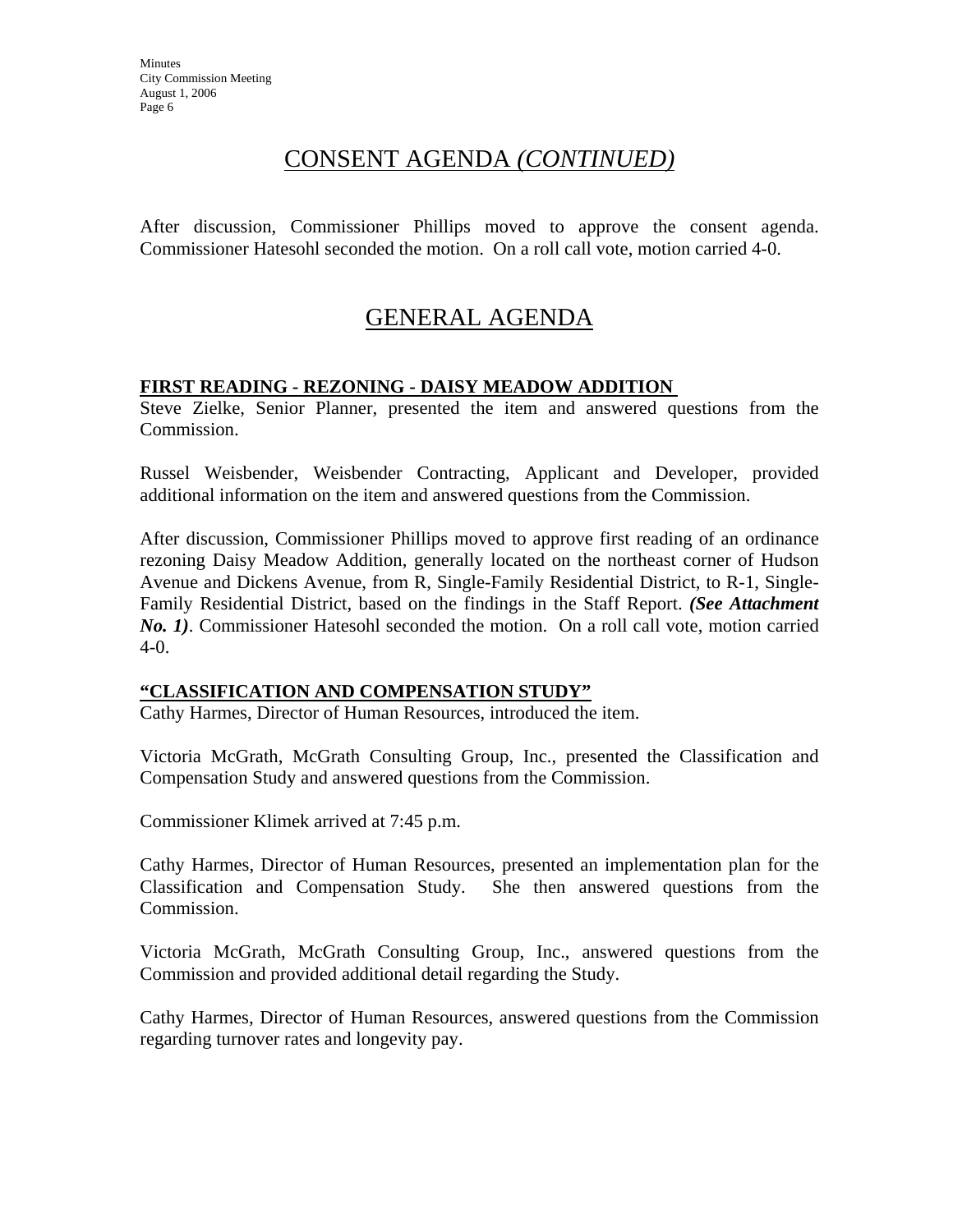# GENERAL AGENDA *(CONTINUED)*

#### **"CLASSIFICATION AND COMPENSATION STUDY"** *(CONTINUED)*

After discussion, Commissioner Morris-Hardeman moved to accept the "Classification and Compensation Study" and the "Classification and Compensation Study Fire Department" recommendations for updating the City's classification and compensation plan and approve the implementation plan as recommended by the McGrath Consulting Group, Inc., of Wonder Lake, Illinois. Commissioner Hatesohl seconded the motion.

Victoria McGrath, McGrath Consulting Group, Inc., provided additional information on the comparables that were used in the analysis and differences between the public and private sectors. She then answered additional questions from the Commission.

Bill Frost, City Attorney, answered questions from the Commission and provided clarification on the charter ordinance requirements for compensation for the members of the governing body.

After additional discussion, Mayor Snead made a friendly amendment to the motion to include the implementation of the Commissioners salary to be effective starting January 2007. The friendly amendment was accepted.

The motion now reads,

*"to accept the "Classification and Compensation Study" and the "Classification and Compensation Study Fire Department" recommendations for updating the City's classification and compensation plan and approve the implementation plan as recommended by the McGrath Consulting Group, Inc., of Wonder Lake, Illinois; with the implementation of the City Commissioners salary to be effective starting January 2007."* 

On a roll call vote, motion carried 4-1, with Commissioner Klimek voting against the motion.

The Commission took a brief recess at 9:20 p.m.

#### **PUBLIC HEARING - 2007 BUDGET AND 2007-2012 CAPITAL IMPROVEMENTS PROGRAM**

Ron Fehr, City Manager, presented the 2007 Budget highlights and initiatives.

Bernie Hayen, Director of Finance, presented details of the 2007 Budget and reviewed past work session discussions and actions. He then answered questions from the Commission.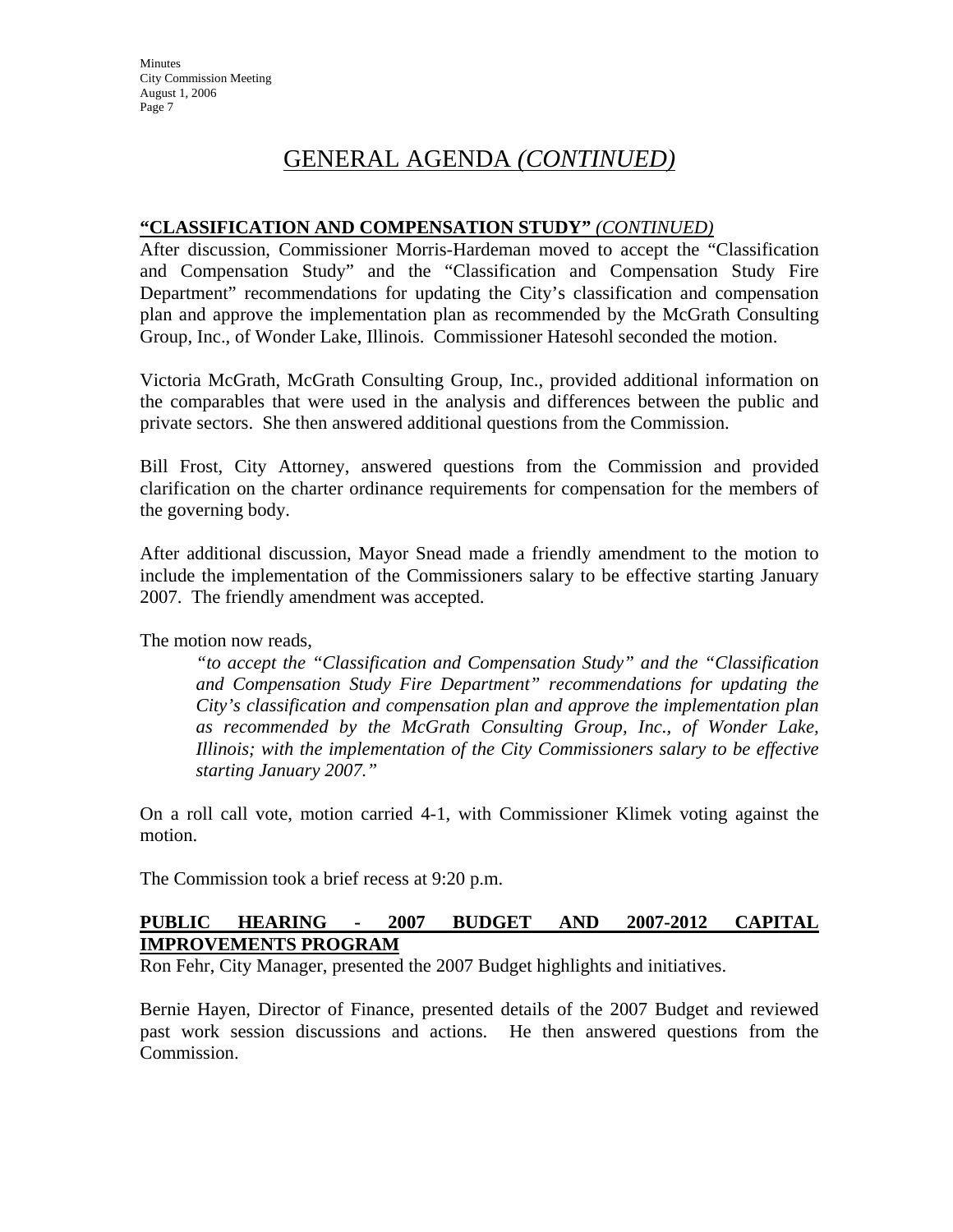# GENERAL AGENDA (*CONTINUED*)

#### **PUBLIC HEARING - 2007 BUDGET AND 2007-2012 CAPITAL IMPROVEMENTS PROGRAM** *(CONTINUED)*

Ron Fehr, City Manager, provided additional information on the Capital Improvements Program and reductions that have been made. He then answered questions from the Commission.

Bernie Hayen, Director of Finance, and Ron Fehr, City Manager, responded to questions regarding funding the new TIF district and community growth issues, including the discussion of future park land acquisition.

Mayor Snead opened the public hearing.

Donna Schenck-Hamlin, 1922 Leavenworth Street, member of the Landmark Water Tower Neighborhood Association, provided photos of the Leavenworth/Delaware stairs that need to be replaced and requested the City use the Capital Improvements Budget to make the necessary restoration of the stairs. She then answered questions from the Commission.

Phyllis Pease, 1905 Leavenworth Street, supported the request to replace the stairs in the Capital Improvements Program and requested that it be incorporated into the Capital Improvements Program.

Hearing no other comments, Mayor Snead closed the public hearing.

#### **FIRST READING - 2007 BUDGET AND 2007-2012 CAPITAL IMPROVEMENTS PROGRAM**

Ron Fehr, City Manager, and Bernie Hayen, Director of Finance, answered questions from the Commission regarding the Capital Improvements Program request, the Housing Rehab Program, and the availability of funds for future acquisition of park land.

Jeff Hancock, Director of Public Works, answered questions from the Commission.

Phyllis Pease, 1905 Leavenworth Street, provided additional information about the Leavenworth steps.

Bernie Hayen, Director of Finance, provided additional information on the Capital Improvements Program.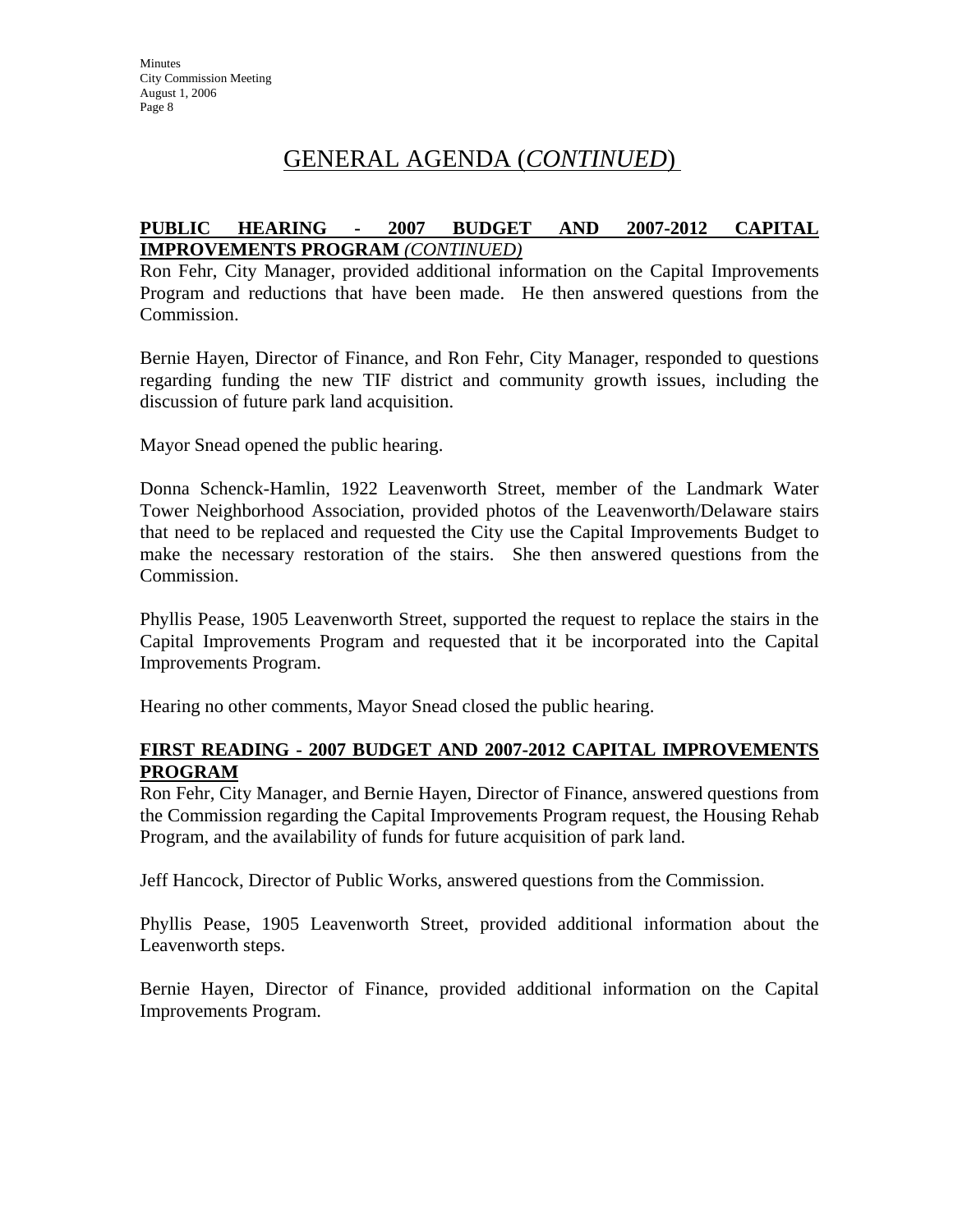# GENERAL AGENDA (CONTINUED)

#### FIRST READING - 2007 BUDGET AND 2007-2012 CAPITAL IMPROVEMENTS **PROGRAM (CONTINUED)**

Ron Fehr, City Manager, asked for clarification on the proposed request to be included in the Capital Improvements Program. He then responded to questions from the Commission.

After additional discussion, Commissioner Hatesohl moved to approve first reading of an ordinance adopting the 2007 City Budget and approve the budget recommendations as presented by City Administration. Commissioner Morris-Hardeman seconded the motion. On a roll call vote, motion carried 4-1, with Commissioner Klimek voting against the motion.

#### FIRST READING - RESTRICT PARKING - GAME DAY PARKING

Amy Houlette, Engineer II, presented the item and answered questions from the Commission.

After discussion, Commissioner Phillips moved to approve first reading of an ordinance restricting parking along Snowbird Drive, Hillview Drive, and Skyler Circle on Kansas State University home football game days from midnight to midnight. Commissioner Hatesohl seconded the motion. On a roll call vote, motion carried 5-0.

#### CONTRACT - SANITARY SEWER COLLECTION SYSTEM **MODEL** EXTENSION AND CAPITAL IMPROVEMENTS PROGRAM UPDATE

Jerry McIntyre, Deputy Director of Public Works, presented the item and answered questions from the Commission.

After discussion, Commissioner Morris-Hardeman moved to authorize the Mayor to enter into a contract with BG Consultants, Inc., of Manhattan, Kansas, for a Sanitary Sewer Collection System Model Extension and Capital Improvements Program Update. Commissioner Hatesohl seconded the motion. On a roll call vote, motion carried 5-0.

#### **ADJOURNMENT**

At 11:15 p.m. the Commission adjourned.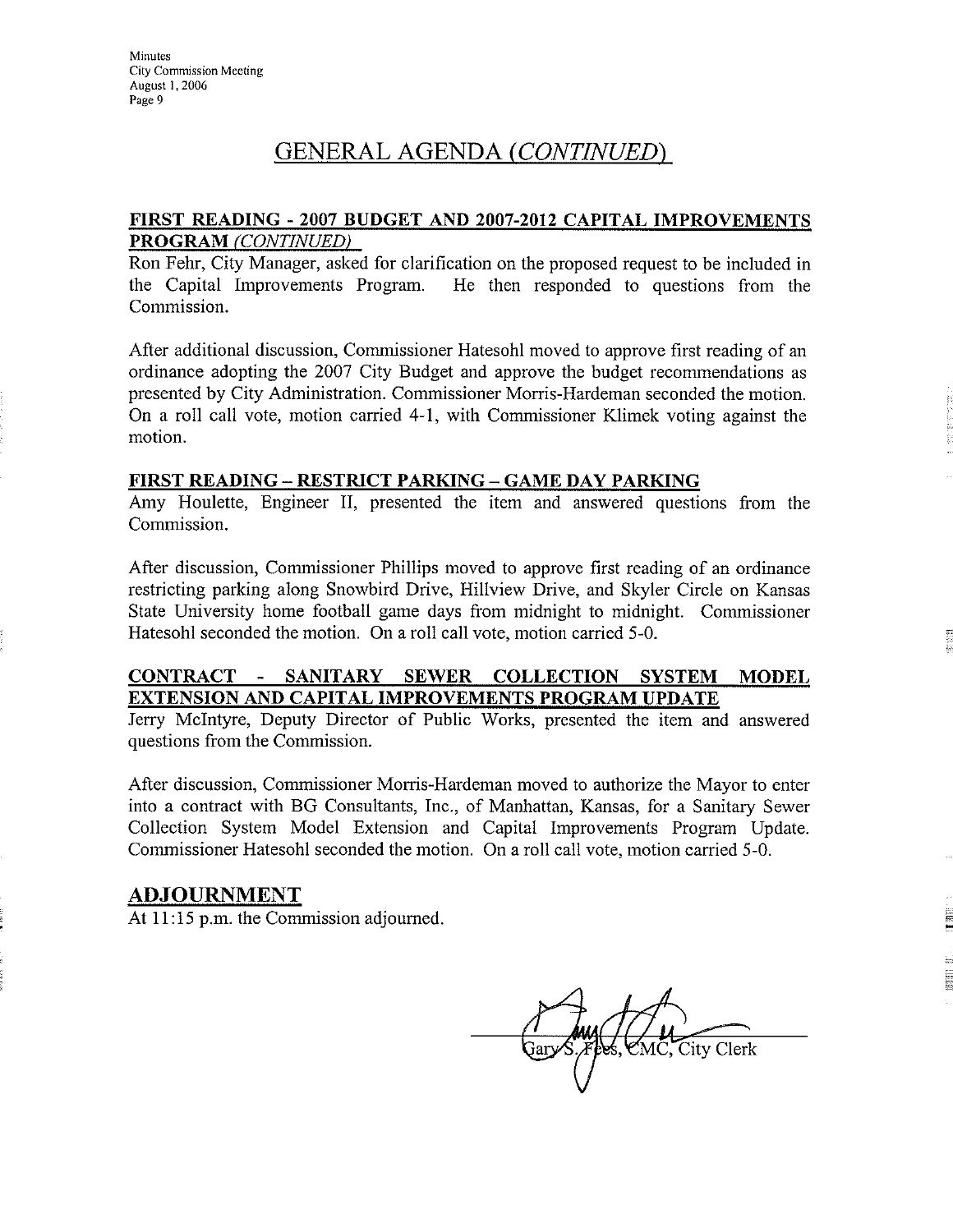*Attachment No. 1* 

#### **STAFF REPORT**

#### **ON AN APPLICATION TO REZONE PROPERTY**

**FROM:** R, Single-Family Residential District.

**TO:** R-1, Single-Family Residential District.

**APPLICANT:** Russel Weisbender.

**ADDRESS:** 1812 Fair Lane, Manhattan, KS 66502.

**OWNERS:** David and Linda Weisbender.

**ADDRESS:** 3001 Creighton Terrace, Manhattan, KS 66503.

**LOCATION:** northeast corner of Hudson Avenue and Dickens Avenue; 1700 Hudson Avenue.

AREA: approximately five (5) acres.

**DATE OF PUBLIC NOTICE PUBLICATION:** Monday, June 26, 2006.

#### **DATE OF PUBLIC HEARING: PLANNING BOARD:** Monday, July 17, 2006. **CITY COMMISSION:** Tuesday, August 1, 2006.

**EXISTING USE:** a single-family dwelling and detached garage are located in the northeastern corner of the tract wit the remainder undeveloped. There is an existing access driveway off the northwestern corner of the site to Hudson Avenue. Sidewalk exists along the southern and eastern boundaries of the site.

**PHYSICAL AND ENVIRONMENTAL CHARACTERISTICS:** the site slopes and drains downhill from north to south. The site is densely wooded in the western and southern sides of the site, less so in the eastern portion of the site. There is a large open field in the middle of the site.

#### **SURROUNDING LAND USE AND ZONING:**

**(1) NORTH:** single-family dwellings; R District.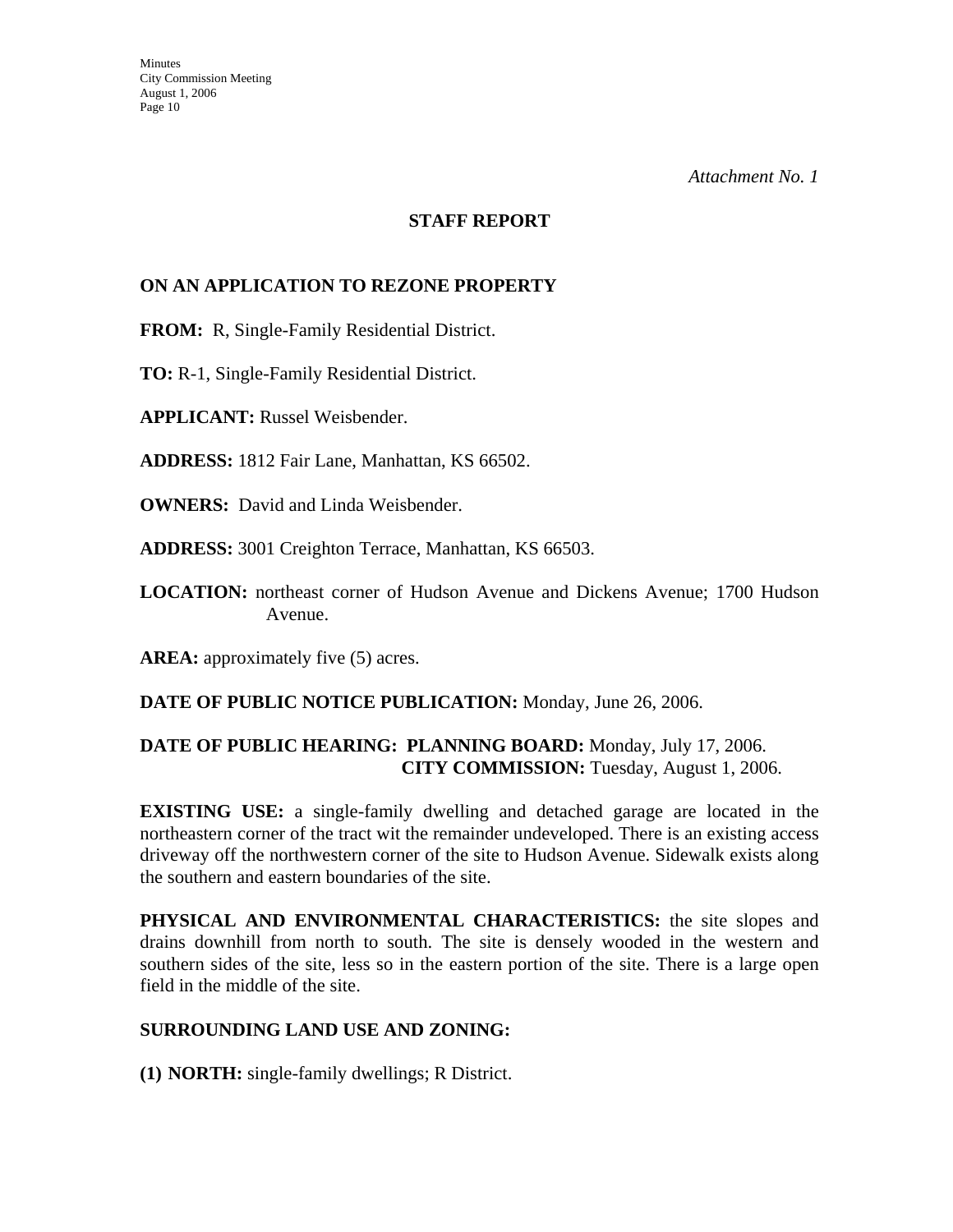**(2) SOUTH:** Dickens Avenue and single-family dwellings; R-1 District.

**(3) EAST:** single-family dwellings; R District.

**(4) WEST:** Hudson Avenue and single-family dwellings; R District.

**GENERAL NEIGHBORHOOD CHARACTER:** Single-family residential.

**SUITABILITY OF SITE FOR USES UNDER CURRENT ZONING:** The site is suitable for a single-family dwelling. As an unplatted tract of land, no additional dwelling units can be constructed on the site until platted. The Manhattan Zoning Regulations allow only one principal residential structure on a platted lot or an unplatted tract of land.

**COMPATIBILITY OF PROPOSED DISTRICT WITH NEARBY PROPERTIES AND EXTENT TO WHICH IT MAY HAVE DETRIMENTAL AFFECTS:** An increase in light, noise and traffic can be expected, which will be similar to the impacts of the existing single-family character of the neighborhood.

**CONFORMANCE WITH COMPREHENSIVE PLAN:** The site is shown as RLM, Residential Low to Medium on the Northwest Planning Area Future Land Use Map.

Applicable Policies:

CHAPTER 4, LAND USE AND GROWTH MANAGEMENT

### **RLM 1: Characteristics**

*The Residential Low/Medium Density designation incorporates a range of single-family, single-family attached, duplex, and town homes, and in appropriate cases include complementary neighborhood-scale supporting land uses, such as retail, service commercial, and office uses in a planned neighborhood setting, provided they conform*  with the policies on Neighborhood Commercial Centers. Small-scale multiple-family *buildings and condominiums may be permissible as part of a planned unit development, or special mixed-use district, provided open space requirements are adequate to stay within desired densities.* 

#### **RLM 2: Appropriate Density Range**

*Densities in the Residential Low/Medium designation range between less than one dwelling unit/acre up to 11 dwelling units per net acre.*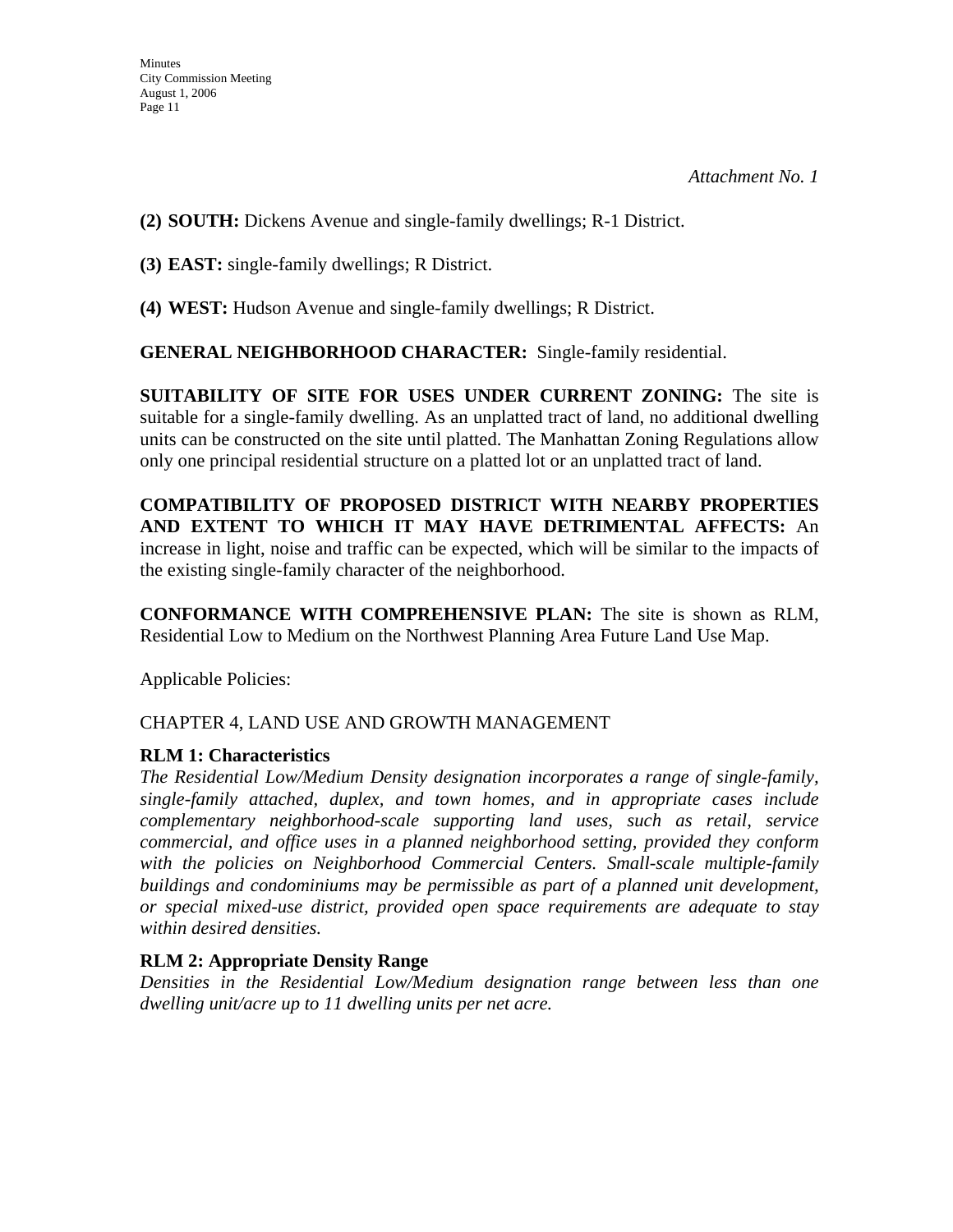*Attachment No. 1* 

#### **RLM 3: Location**

*Residential Low/Medium Density neighborhoods typically should be located where they have convenient access and are within walking distance to community facilities and services that will be needed by residents of the neighborhood, including schools, shopping areas, and other community facilities. Where topographically feasible, neighborhoods should be bounded by major streets (arterials and/or collectors) with a direct connection to work, shopping and leisure activities.* 

The proposed density is 4.3 dwelling units per net acre. The rezoning conforms to the Comprehensive Plan.

**ZONING HISTORY AND LENGTH OF TIME VACANT AS ZONED:** The site was annexed 1974 and rezoned to R District 1974 and has remained R District to date. The house has been on the site for an undetermined period of time.

**CONSISTENCY WITH INTENT AND PURPOSE OF THE ZONING ORDINANCE:** The intent and purpose of the Zoning Regulations is to protect the public health, safety, and general welfare; regulate the use of land and buildings within zoning districts to assure compatibility; and to protect property values. The proposed R-1 District, an approximate 5-acre tract, is designed to provide a dwelling zone at a density no greater than one dwelling unit per 6,500 square feet. As shown on the Preliminary Plat, approximate lot sizes range from a minimum 8,044 square feet in area to a maximum of 13,056 square feet in area.

The proposed R-1 District is sufficient in area to conform to the requirements of the district.

**RELATIVE GAIN TO THE PUBLIC HEALTH, SAFETY AND WELFARE THAT DENIAL OF THE REQUEST WOULD ACCOMPLISH, COMPARED WITH THE HARDSHIP IMPOSED UPON THE APPLICANT:** There appears to be no gain to the public that denial would accomplish. It may be a hardship to the applicant if the rezoning is denied, assuming the Preliminary Plat is approved.

**ADEQUACY OF PUBLIC FACILITIES AND SERVICES:** Adequate public and private utilities, facilities and services are available to serve the site.

**OTHER APPLICABLE FACTORS:** The Preliminary Plat of Daisy Meadow Addition shall conform to the requirements of the Manhattan Urban Area Subdivision Regulations.